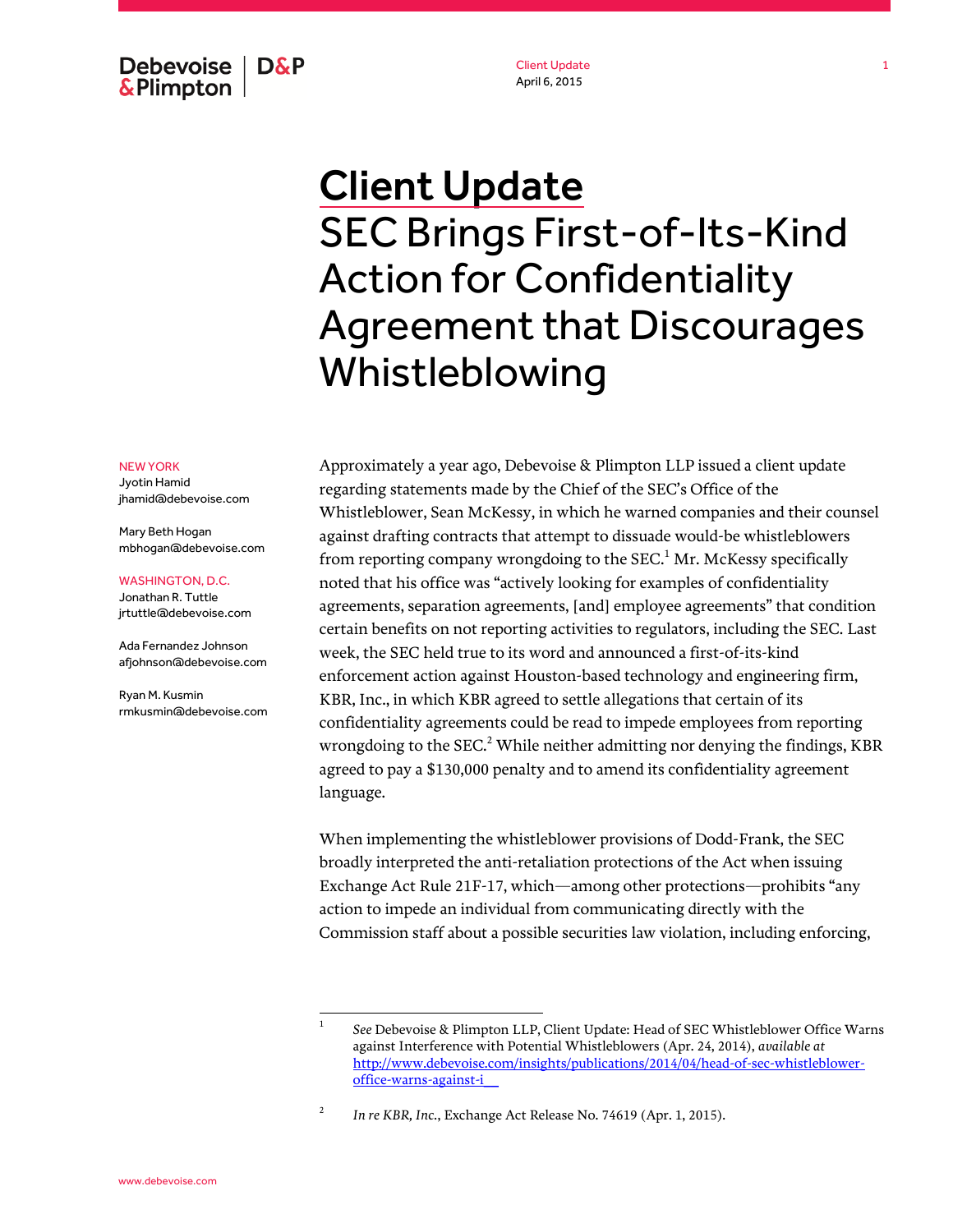Client Update April 6, 2015

or threatening to enforce, a confidentiality agreement."<sup>3</sup> The KBR action is the first time the SEC has sought to enforce that provision.

The SEC order alleges that KBR regularly conducts internal investigations of potential wrongdoing at the company, and as part of these investigations, typically interviews KBR employees. At the start of the interviews, internal investigators ask the employees to sign confidentiality statements regarding the interview and the information provided. Specifically, the SEC alleges, KBR witnesses had to agree to the following contractual provision:

> I understand that . . . I am prohibited from discussing any particulars regarding this interview and the subject matter discussed during the interview, without the prior authorization of the Law Department. I understand that unauthorized disclosure . . . may be grounds for disciplinary action up to and including termination of employment.<sup>4</sup>

According to the SEC, such language could discourage a witness-employee from bringing wrongdoing to the attention of the SEC without approval from KBR's law department. Even though the SEC acknowledged that it knew of no instances when a KBR employee was, in fact, prevented from communicating with the SEC, or when KBR sought to enforce the confidentiality agreement or prevent such communications, the SEC found the potential for such interference sufficient to bring the action.

In light of the KBR action, public companies and regulated entities should avoid broad confidentiality language in contracts with employees that do not contain an express carve out for reporting to governmental entities. $^5$  Specifically, Mr. McKessy advises employers to "review and amend existing and historical agreements that in word or effect stop their employees from reporting potential

Nothing in this Confidentiality Statement prohibits me from reporting possible violations of federal law or regulation to any governmental agency or entity, including but not limited to the Department of Justice, the Securities and Exchange Commission, the Congress, and any agency Inspector General, or making other disclosures that are protected under the whistleblower provisions of federal law or regulation. I do not need the prior authorization of the Law Department to make any such reports or disclosures and I am not required to notify the company that I have made such reports or disclosures.

<sup>&</sup>lt;sup>2</sup><br>3 17 C.F.R. § 240.21F-17(a).

<sup>4</sup> *In re KBR, Inc.,* at 2, ¶6.

<sup>5</sup> By example, the KBR Confidentiality statement now contains the following language: